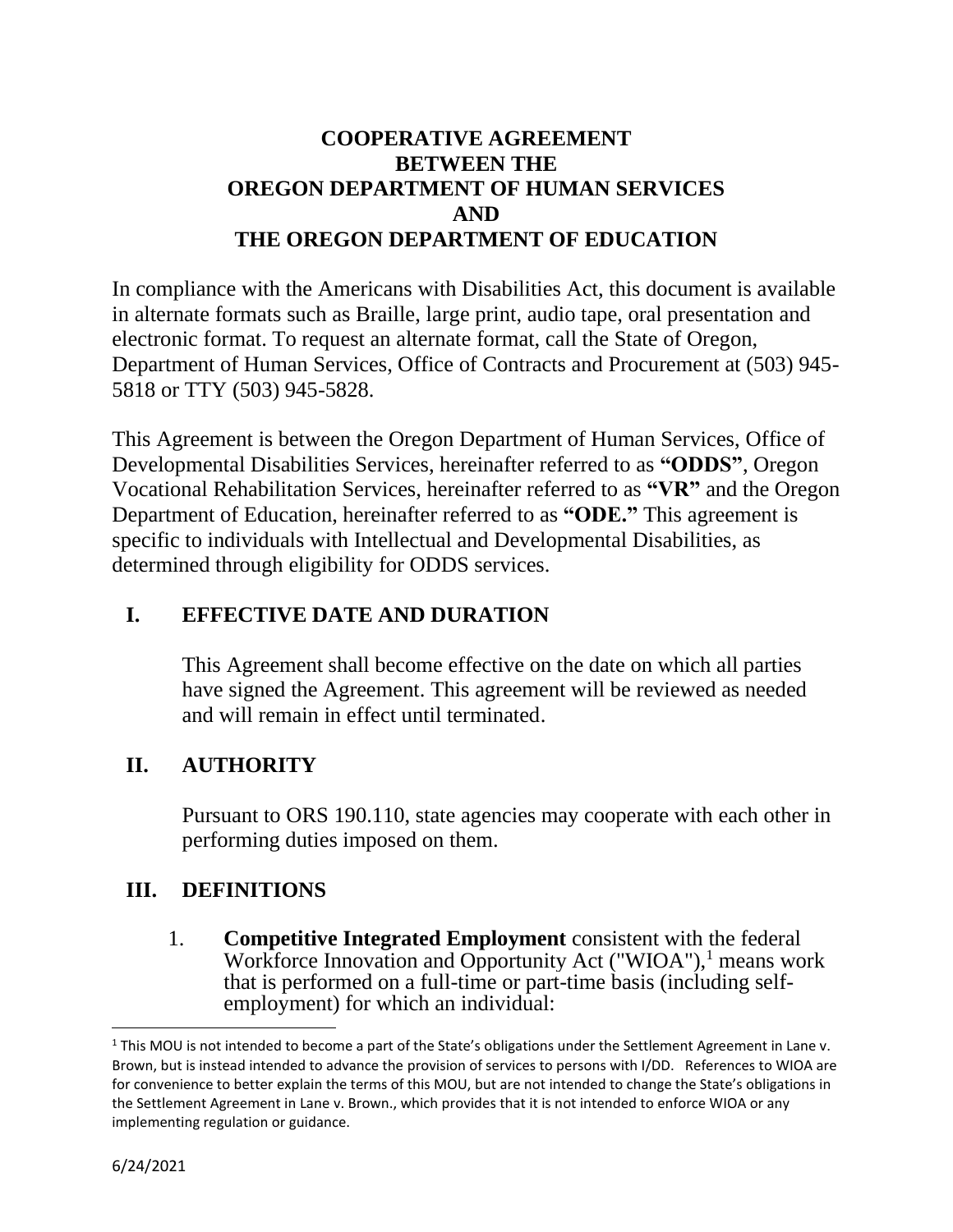- a. Is compensated at a rate that:
	- (1) Meets or exceeds state or local minimum wage requirements, whichever is higher; and
	- (2) Is not less than the customary rate paid by the employer for the same or similar work performed by other employees who are not individuals with disabilities, and who are similarly situated in similar occupations by the same employer and who have similar training, experience, and skills; or

In the case of an individual who is self-employed, yields an income that is comparable to the income received by other individuals who are not individuals with disabilities, and who are self-employed in similar occupations or on similar tasks and who have similar training experience, and skills; and

b. Is eligible for the level of benefits provided to other employees; and

c. Is at a location where the employee interacts with other persons who are not individuals with disabilities (not including supervisory personnel or individuals who are providing services to such employee) to the same extent that individuals who are not individuals with disabilities and who are in comparable positions interact with other persons; and

d. As appropriate, presents opportunities for advancement that are similar to those for other employees who are not individuals with disabilities and who have similar positions.

- 1. **District** and **School District** means public school districts and Educational Service Districts (ESDs), as defined in ORS 190.
- 2. **Employment Services** means Services provided by ODDS or VR that are intended to assist a person with 1/DD to choose, get, learn, and keep work in an integrated employment setting. Employment Services shall be "individualized," meaning that services shall be individually planned, based on person-centered planning principles and evidence-based practices, where applicable. Employment may include post-secondary education and/or training to the extent they are reinforced in an individual's Individual Support Plan (ISP) or Individual Plan for Employment Services
- 3. **Individuals with "I/DD**" are persons" who have an "Intellectual Disability," as defined in Oregon Administrative Rule ("OAR") chapter 411, division 320, or a "Developmental Disability," as defined in OAR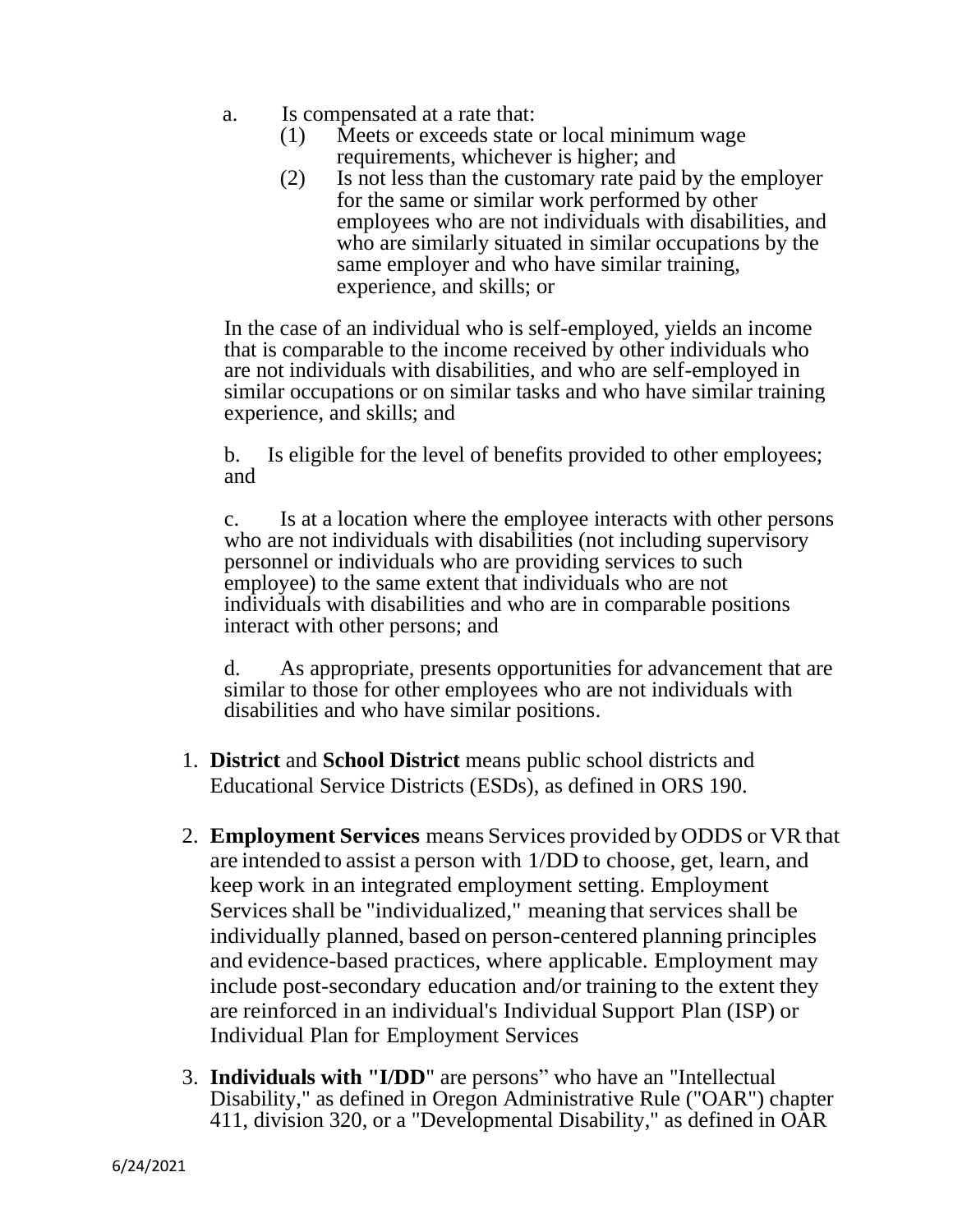chapter 411, division 320.

- 4. **Local Education Agency (LEA)** means a public board of education or other public authority legally constituted within the State for either administrative control or direction of, or to perform a service function for, public elementary schools or secondary schools in a city, county, township, school district, or other political subdivision of the State, or for a combination of school districts or counties that is recognized in the State as an administrative agency for its public elementary schools or secondary schools.
- 5. **Individuals with Disabilities Education Improvement Act of 2004** or **IDEA** means the federal law that requires the provision of special education and related services to eligible students with disabilities.<sup>2</sup>
- 6. **Individualized Education Program** or **IEP** has the meaning set forth in OAR Chapter 581 (Oregon Department of Education), Division 15 (Special Education), as amended.
- 7. **Individualized Plan for Employment** or **IPE** has the meaning set forth in OAR 582-070-0043, as amended.
- 8. **OAR** means Oregon Administrative Rules.
- 9. **ODDS** means Office of Developmental Disabilities Services.
- 10.**ODE** means the **Oregon Department of Education**, the state agency responsible for overseeing Oregon's elementary and secondary public schools and education service districts, public preschool programs, the state School for the Blind, regional programs for children with disabilities and education programs in Oregon youth corrections facilities.
- 11.**Pre-Employment Transition Services** or **Pre-ETS** means the required activities that Oregon Vocational Rehabilitation, in collaboration with local school districts, shall provide, or arrange for the provision of, for all students with disabilities between 16 and 21 years of age in need of

<sup>&</sup>lt;sup>2</sup> References in this MOU to the IDEA are not intended to change the obligations in the Settlement Agreement in Lane v. Brown, which provides that it is not intended to enforce the IDEA or any implementing regulation or guidance.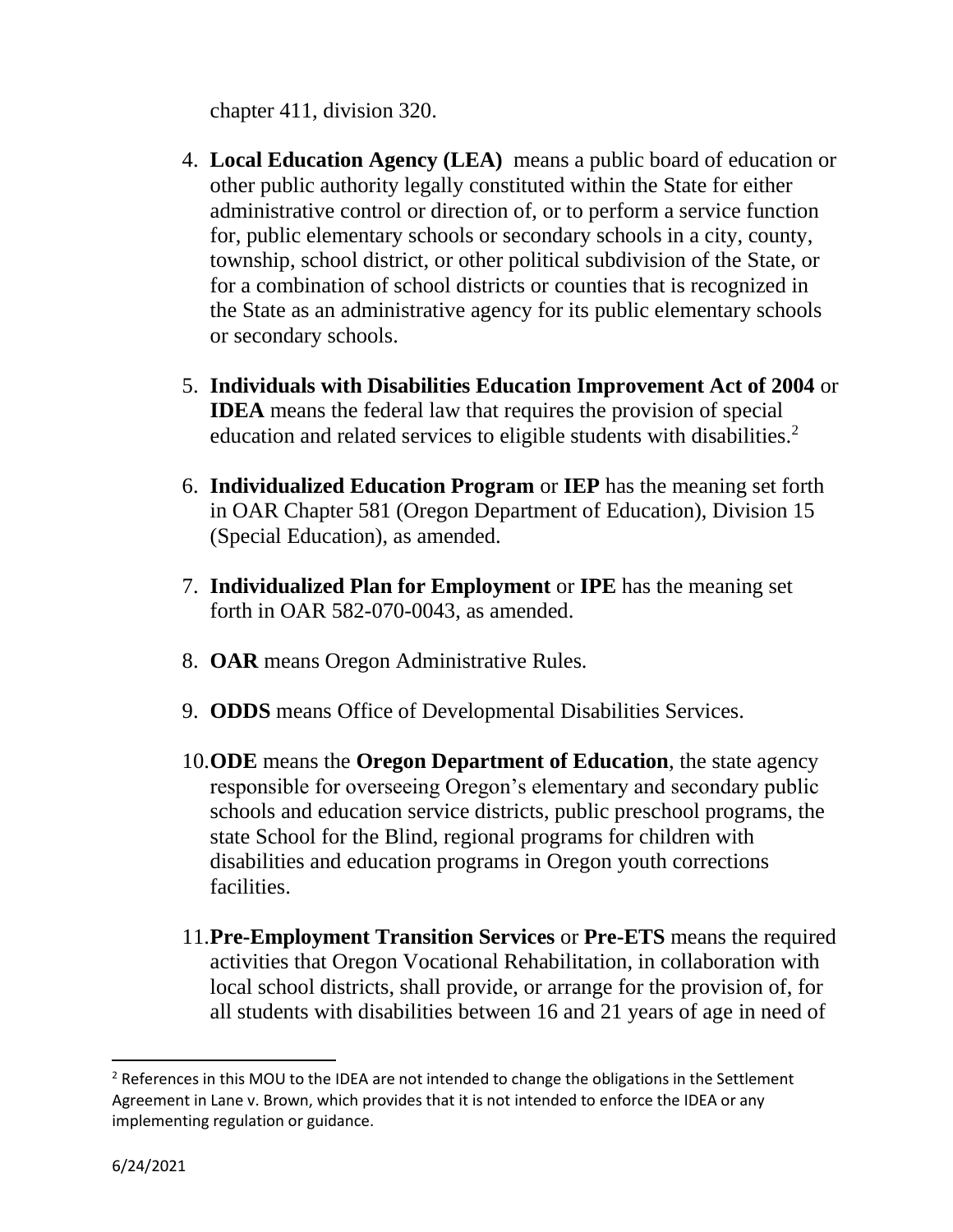such services who are eligible or potentially eligible for VR services. The following activities are the required Pre-ETS:

- a. Job exploration counseling;
- b. Work-based learning experiences, which may include in-school or after school opportunities, or experience outside the traditional school setting (including internships), that is provided in an integrated environment to the maximum extent possible;
- c. Counseling on opportunities for enrollment in comprehensive transition or postsecondary educational programs at institutions of higher education;
- d. Workplace readiness training to develop social skills and independent living; and
- e. Instruction in self-advocacy.

## 12.**Transition Services**:

- a. Is designed to be within a results-oriented process, that is focused on improving the academic and functional achievement of the student to facilitate the student's movement from school to post school activities, including postsecondary education, vocational education, integrated employment (including supported employment), continuing and adult education, adult services, independent living, or community participation;
- b. Is based on the individual student's needs, taking into account the student's preferences and interests; and
- c. Consistent with ODE's authority under Oregon law, including, *inter alia,* Or. Rev. Stat §§ 326.051 and 329.095, as well as Division 22 of the Oregon Administrative Rules, including, *inter alia,* Or. Admin. R. 581-022-1020, the ODE shall require that: (1) the transition planning process may begin as young as age 14, if deemed appropriate by the student's Individualized Education Plan team (including the student's parent(s)), and must begin not later than the start of the one-year period of a student's Individualized Education Plan during which the student reaches 16 years of age; (2) the transition planning process shall include information about, and provide opportunities to experience, Supported Employment Services in Integrated Employment Settings; (3) local educational agencies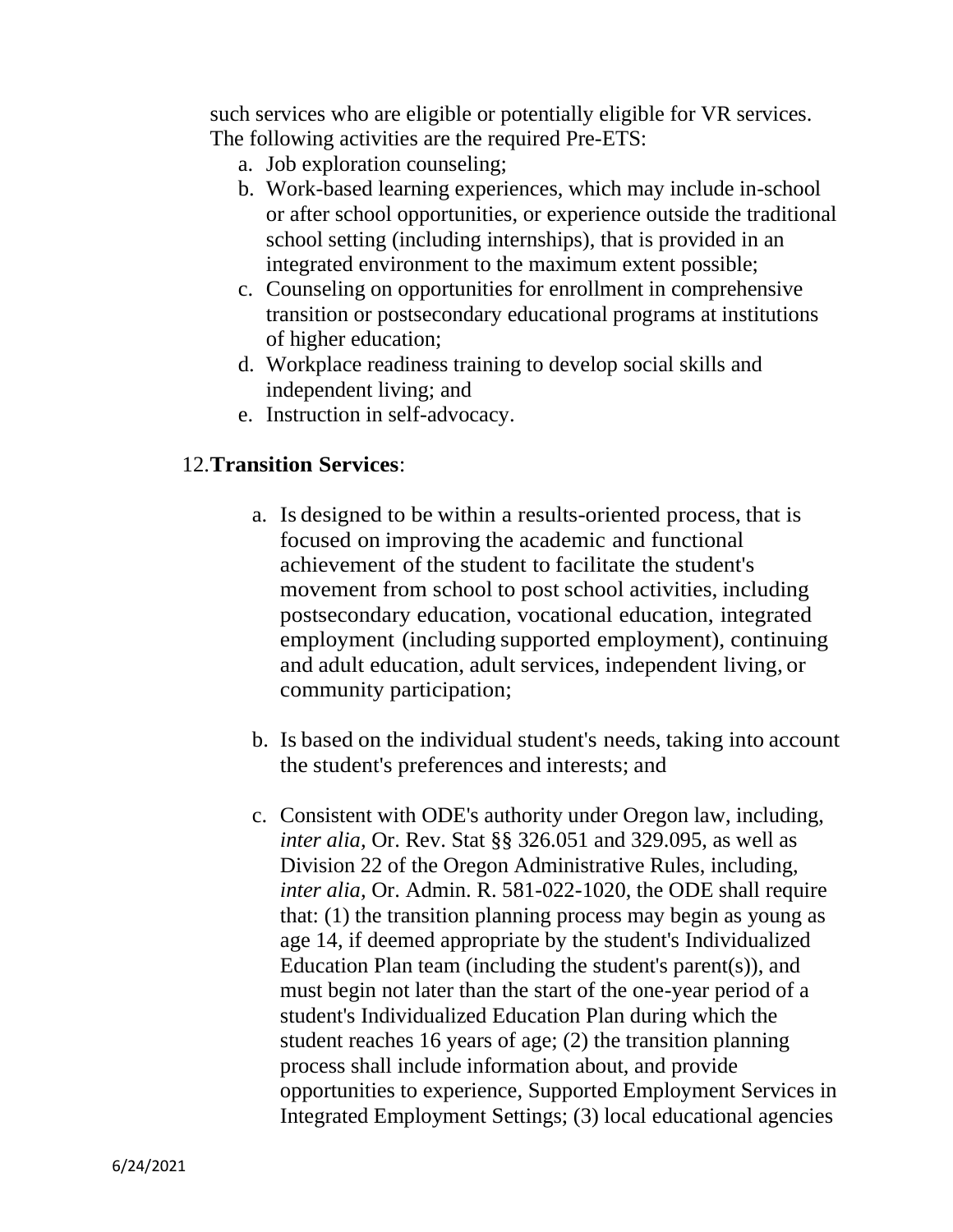may not include Sheltered Workshops in the continuum of alternative placements and supplementary aids and services provided to students; and (4) school instructional curriculum shall not include mock sheltered workshop activities.

- 13.**Vocational Rehabilitation** or **VR** means the Oregon Department of Human Services program responsible for carrying out the responsibilities specified in Oregon Revised Statutes (ORS) 344.510 – 344.690.
- 14. **Workforce Innovation and Opportunity Act** or **WIOA** supersedes the Workforce Investment Act of 1998 and amends the Adult Education and Family Literacy Act, the Wagner-Peyser Act, and the Rehabilitation Act of 1973. WIOA governs and guides the services provided by state rehabilitation units, including Oregon Vocational Rehabilitation.

## **IV. SCOPE AND PURPOSE**

The purpose of this cooperative agreement is to set forth the commitments of ODDS, VR, and ODE to cooperate in activities leading to a successful transition for students with disabilities from a free and appropriate public education to postsecondary career-related training and employment activities.

## **V. CONFIDENTIALITY ASSURANCES**

This Agreement requires the sharing of information between ODDS, VR and ODE. Information about clients of ODDS, VR and students from LEAs will be released in conformance with regulations governing confidentiality of personally identifiable information.

## **VI. RESPONSIBILITIES OF EACH PARTY**

ODDS, VR and ODE mutually agree to the following:

1. To meet regularly to address systems, policy, practice and funding issues that facilitate or negatively impact the transition of youth with disabilities from school to work or post- secondary education, and to address funding commitments and the coordination of funding to accomplish the goals of Executive Order 15-01.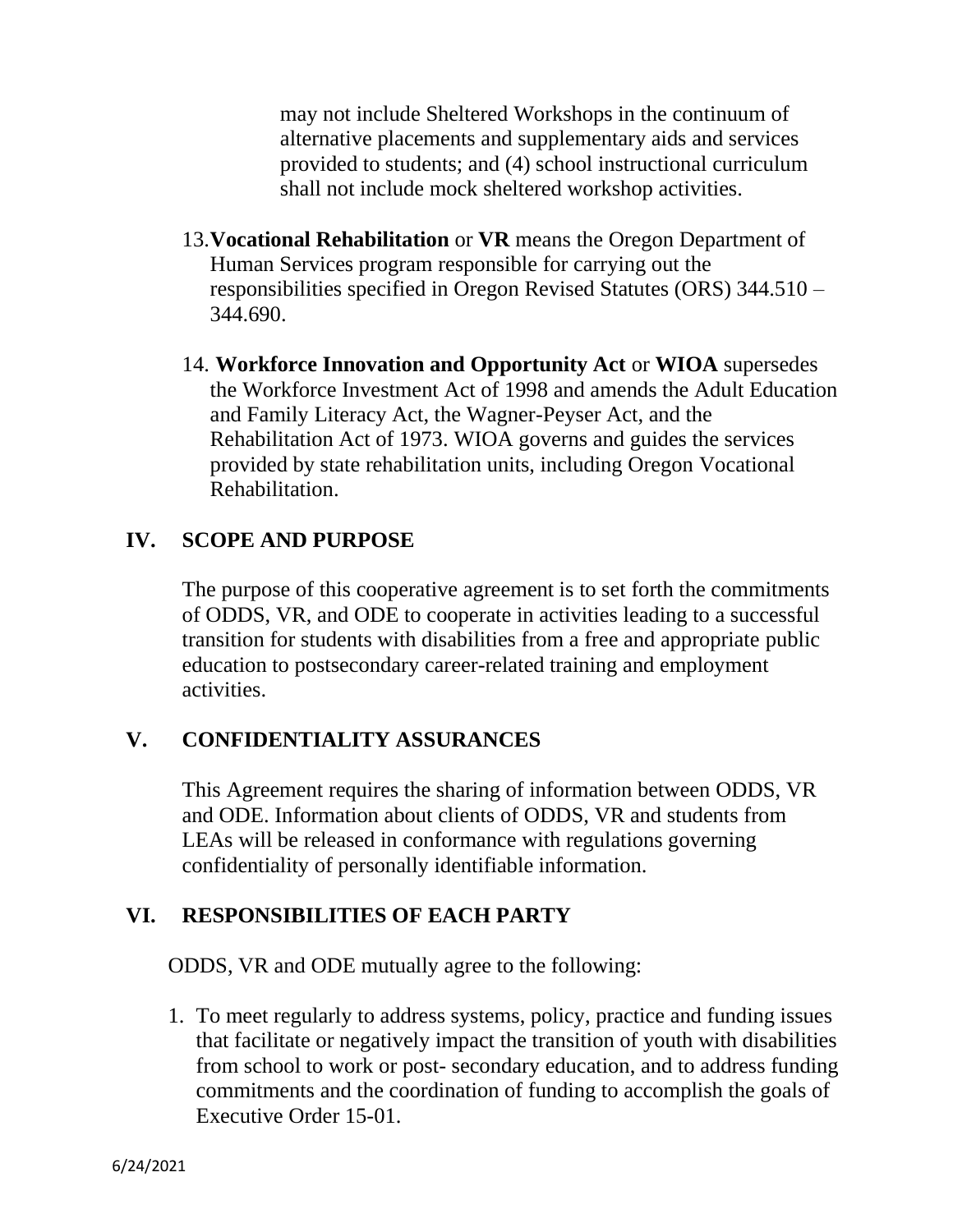- 2. Foster innovation in transition program design and service delivery strategies between ODDS & VR branch offices and local school districts.
- 3. Utilize a common message when sharing information to local ODDS case management contractors, VR branch offices and LEAs.
- 4. Help facilitate the alignment of policy and practice at the state and local level, in order to facilitate the seamless transition of youth with disabilities from school to work or postsecondary education; minimize redundant services; and maximize resources in all systems.
- 5. Increase by joint efforts and coordinated services, the number of youth who make a successful transition from school to competitive integrated employment or postsecondary education.
- 6. Develop and provide common trainings and professional development opportunities to improve transition and employment results.
- 7. Make copies of this Agreement available to the following key stakeholders:
	- all LEA superintendents
	- all directors of Special Education
	- all VR administrative staff to include branch managers
	- all Tribal VR Directors
	- all Brokerage Directors
	- all Community Developmental Disability Program Managers
	- the Oregon Developmental Disabilities Council
	- other entities as identified.
- 8. Mutually develop and distribute notices, memorandums and other information regarding transition to key stakeholders.
- 9. Seek to utilize joint funding to enhance the transition experiences for youth with disabilities from school age services to adult services and to enhance and improve existing programs and pilots to meet the intent of this agreement.
- 10.Give timely notice to key stakeholders of all proposed changes to rule or policy that relate to youth transition.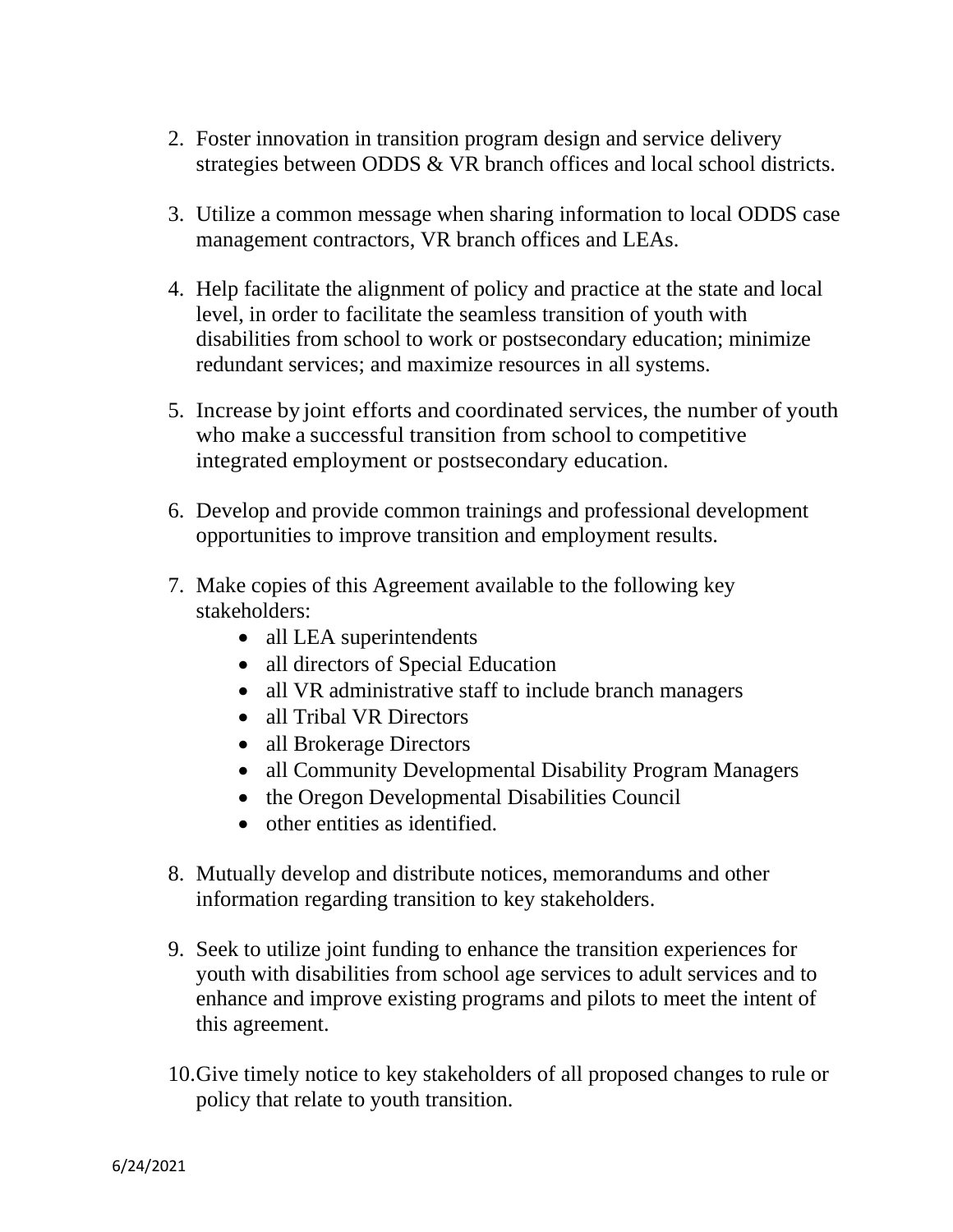11. In collaboration with LEAs provide, or arrange for the provision of, preemployment transition services for all students with disabilities in need of such services who are eligible or potentially eligible for services under WIOA.

## **VII. LEAD AGENCIES**

**ODDS** provides supports and services to children and adults with intellectual and developmental disabilities. Eligible individuals and their families can access case management services to provide support, including appropriate employment support, based on the individual needs of the person, to be able to live independent, productive lives integrated within their community.

**ODE** implements public education policies for eligible students with disabilities birth through transition services at age 21. ODE is responsible for ensuring education services are provided under the Individuals with Disabilities Education Act (IDEA) which includes planning and implementing transition services for students with disabilities.

**VR** assists individuals to identify their strengths, skills, interests and abilities as well as vocational goals and develops individualized plans of employment to address the identified employment barriers. VR also provides and purchases goods, services, aids and devices in support for employment.

### **VIII. FINANCIAL RESPONSIBILITIES OF EACH PARTY**

This Agreement does not mandate financial compensation from ODDS, VR, or ODE or exchange of funds between the agencies. Funding streams may change due to the financial obligations of the state, expended federal funding or federal regulation change. Allocation of funding is dependent on income streams available to the agencies. ODDS, VR and ODE shall work together to develop contracts, policies and procedures that help maximize the use of available funds.

## **IX. RESPONSIBILITY OF THE PARTIES FOR DELIVERY OF SERVICES**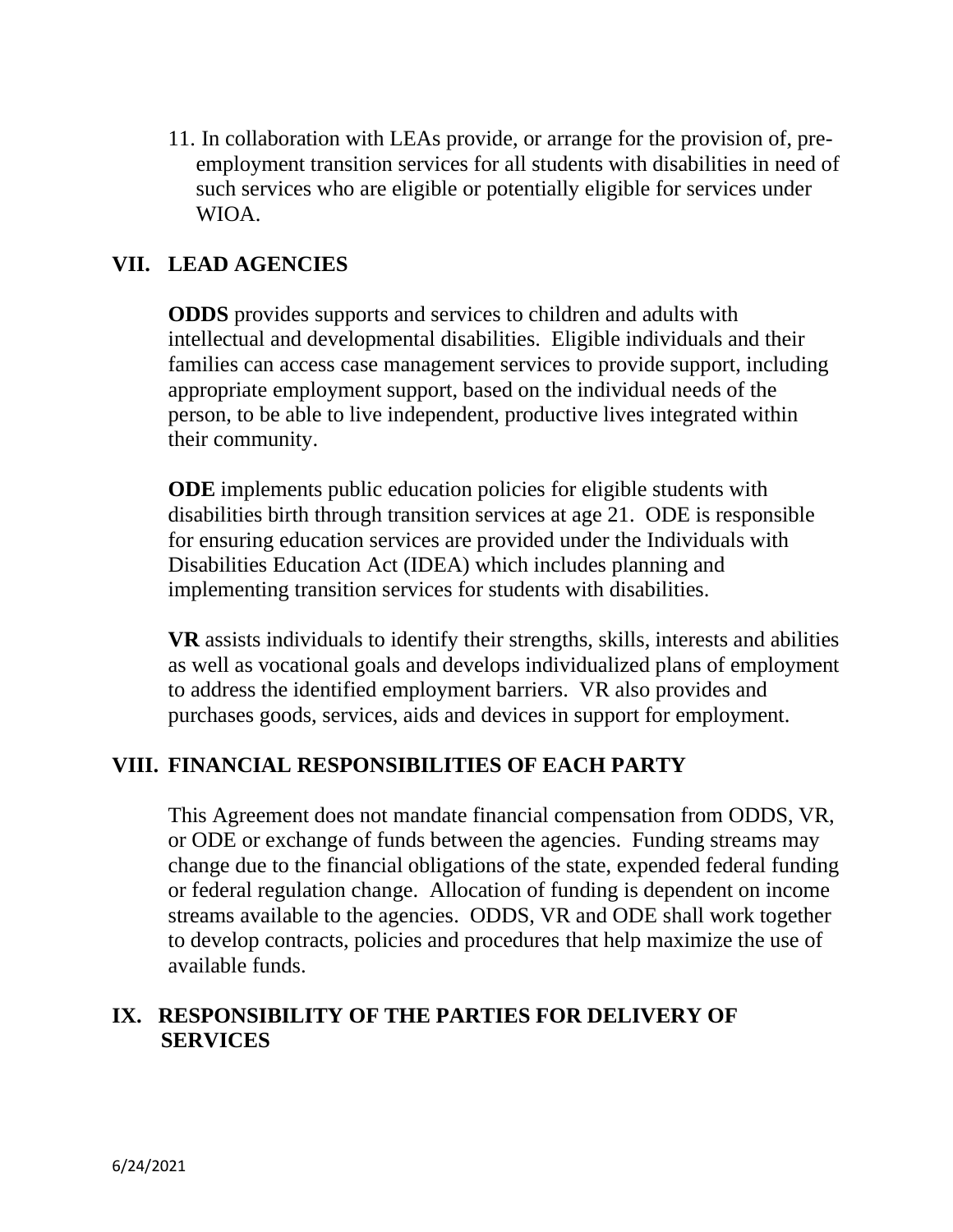- 1. In collaboration, ODDS, VR, and ODE will provide, when appropriate, in-service training available to ODDS field staff , VR field staff , and LEA staff around topics or issues that are designed to improve the effectiveness of transition services and employment outcomes for students with disabilities.
- 2. LEAs will be responsible for the development of the IEP, including appropriate "transition services" and associated costs and other IEPrelated services that are not generally available to all students through ODDS or VR services.
- 3. VR will be responsible for the development of the IPE; related community based technical/occupational skill training and associated costs, and other IPE-related services that are not generally available to all students through the LEA.
- 4. VR services should be available to applicants to the degree needed to establish eligibility, and for eligible individuals to determine the scope and nature of services and then the provision of those services. While VR bears primary financial responsibility for these services, VR will utilize comparable benefits when it will not impede the progress of IPE activities.
- 5. VR and ODE will co-manage seventeen contracted regional positions (eight Transition Network Facilitators, five YTP Technical Assistance Providers and four Pre-ETS Support Specialists) that will work with high schools to develop procedures for outreach and identification of students with disabilities who are in need transition services including but not limited to Pre-ETS.

### **A. ODDS shall**:

- 1. Provide available employment data regarding individuals in long-term employment situations, and encourage and promote collaboration in transition planning between schools districts, ODDS and VR.
- 2. Require case management entities to complete the Career Development Plan for individuals of working age as part of their annual service planning process.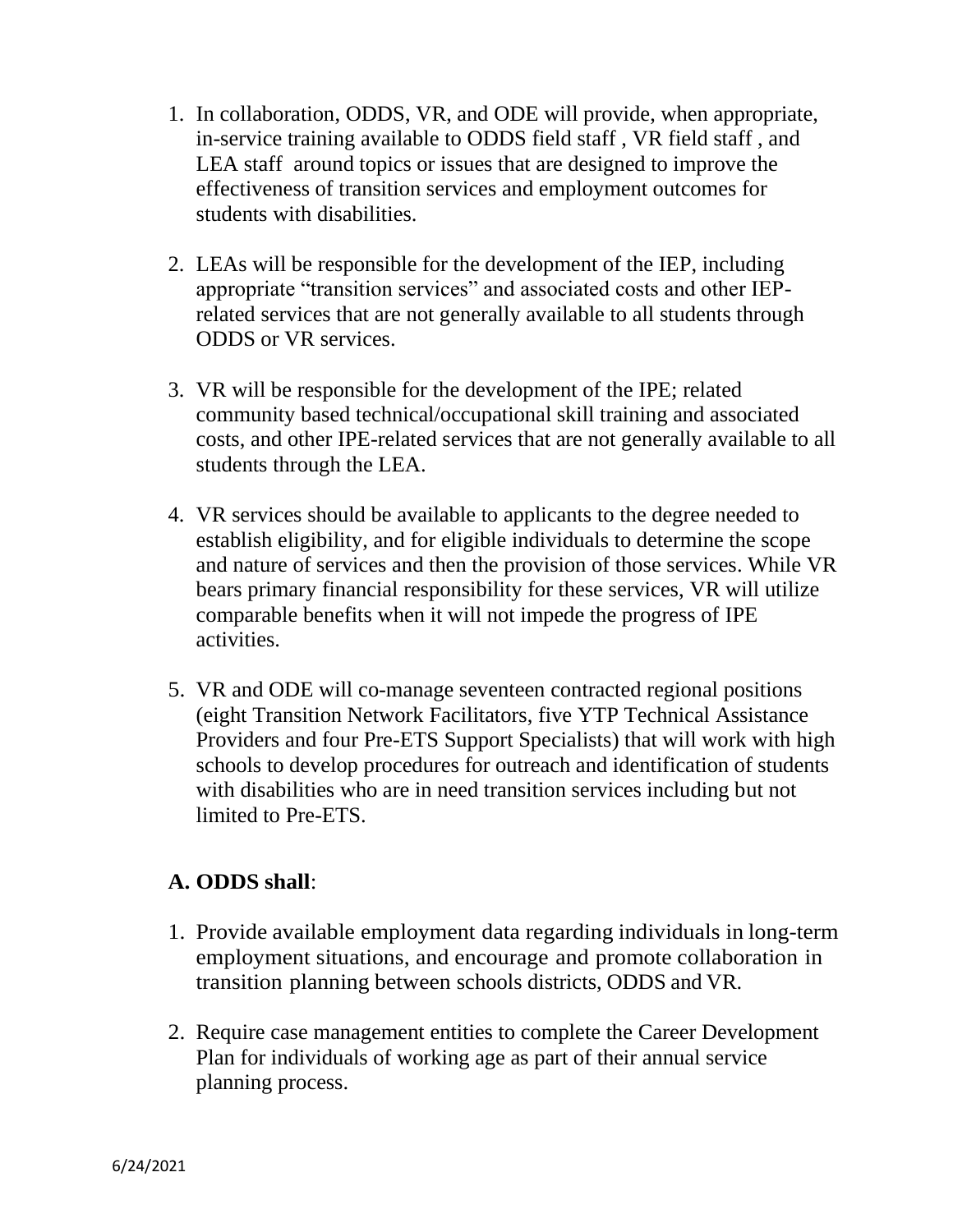- 3. Advise Community Developmental Disability Programs, Support Service Brokerages, and service providers about the importance of participating at IEP/IPE/ PCP(Person Centered Plan)/Career Development Plans meetings for individuals who they support, and encourage the individual's full participation during the meetings.
- 4. Contribute information to the Oregon Employment First website to keep stakeholders and the public informed about collaborations and networking activities between agencies.
- 5. Provide training and technical assistance across the field via the Regional Employment Specialists.
- 6. Work with all stakeholders to seek and secure funding for supported employment supports, case management entities and other funding needed to further the intent of this agreement.

## **B. VR shall:**

- 1. Promote outreach to and identification of students with disabilities who are in need of transition services as early as possible during the transition planning process. Outreach to these students will include, at a minimum, a description of the purpose of the vocational rehabilitation program, eligibility requirement, application procedures, and scope of services that may be provided to eligible and potentially eligible individuals. Outreach activities can include the use of brochures, social media, attendance at back to school nights and transition events.
- 2. Inform ODE of policies or procedural changes that may impact the eligibility of students with disabilities for VR services and the provision of services, so that ODE can disseminate such material to LEAs and the State Directors of Special Education.
- 3. Assign the following qualified staff positions to support transition activities and outcomes between LEAs and VR:
	- **IDD** Specialist VRC (8 FTE)
	- Youth Transition Program Coordinator (1 FTE)
	- Pre-Employment Transition Program Coordinator (1 FTE)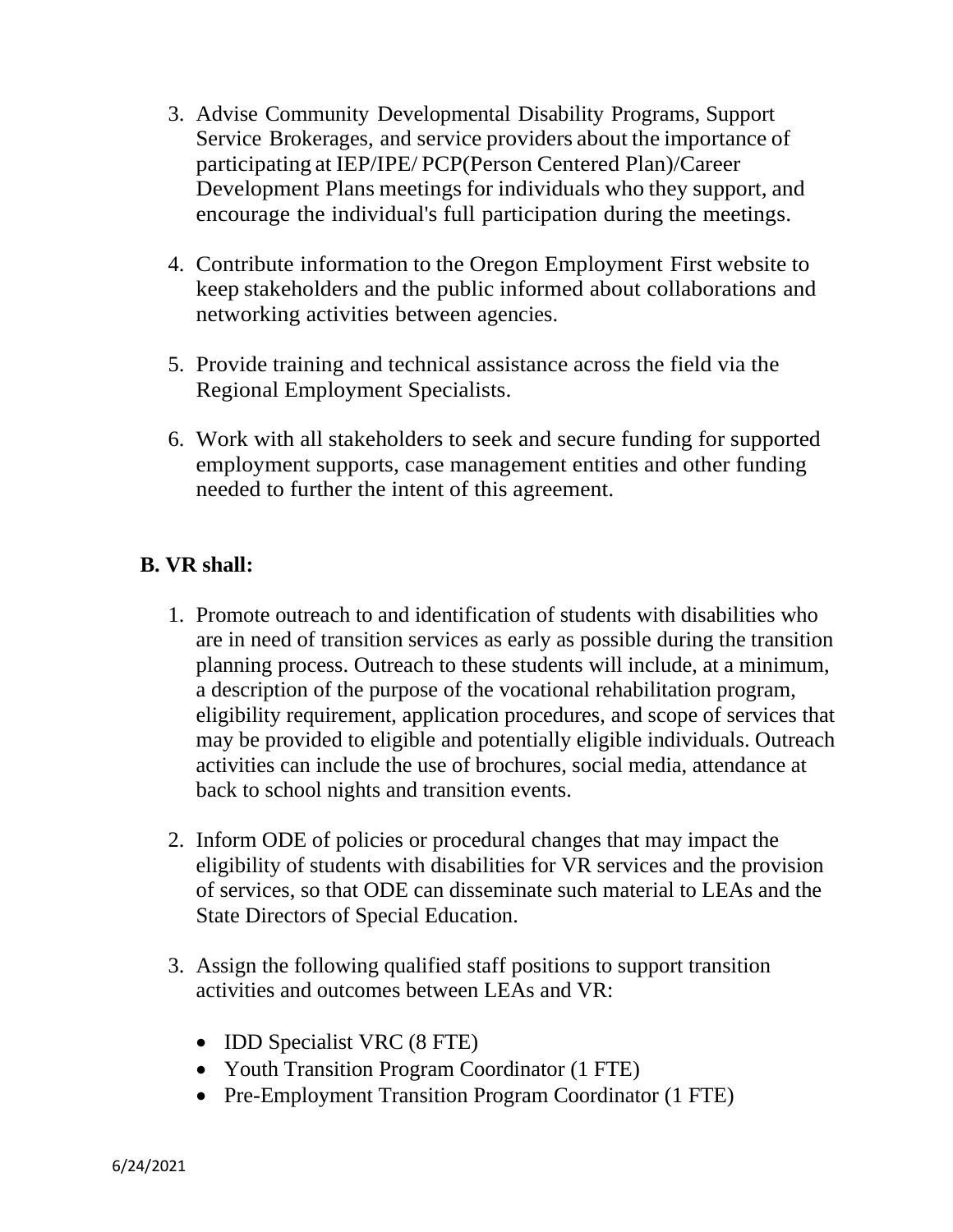- Pre-Employment Transition Service Coordinator (4 FTE)
- Pre-Employment Transition Data Coordinator (1 FTE)
- 4. VR will inform and refer students to Tribal VR in the student's identified service-delivery area to receive culturally relevant services so the student can make an informed choice about the services that they are eligible for and can receive. VR will also inform the student that the student can work with VR and TVR independently and that both, VR, can work with the student at the same time.
- 5. Provide, upon request from ODE or an LEA, technical assistance on how to identify potentially eligible students for services for VR and how to work with VR to provide transition services including pre-employment transition services.
- 6. Determine eligibility for VR service and when found eligible, provide rehabilitation services to school-aged students with disabilities when referred by the LEAs.
- 7. Work with ODE and other agencies through a variety of training and collaborative activities to identify and plan transition strategies for students with disabilities requiring long-term support after VR timelimited services.
- 8. Inform LEAs, students, and their parents or guardian of the availability of the Client Assistance Program, a dispute resolution program available to VR clients and participants in rehabilitation programs receiving federal funding.
- 9. Provide technical assistance through the Transition Network Facilitators, to the schools about pre-employment learning strategies for students with disabilities.
- 10. Upon request, participate in transition planning with schools to facilitate the development of IEPs for students with disabilities.
- 11. Assure that IPEs are developed for students within 90 days of being determined eligible for vocational rehabilitation services.

# **C. ODE shall:**

6/24/2021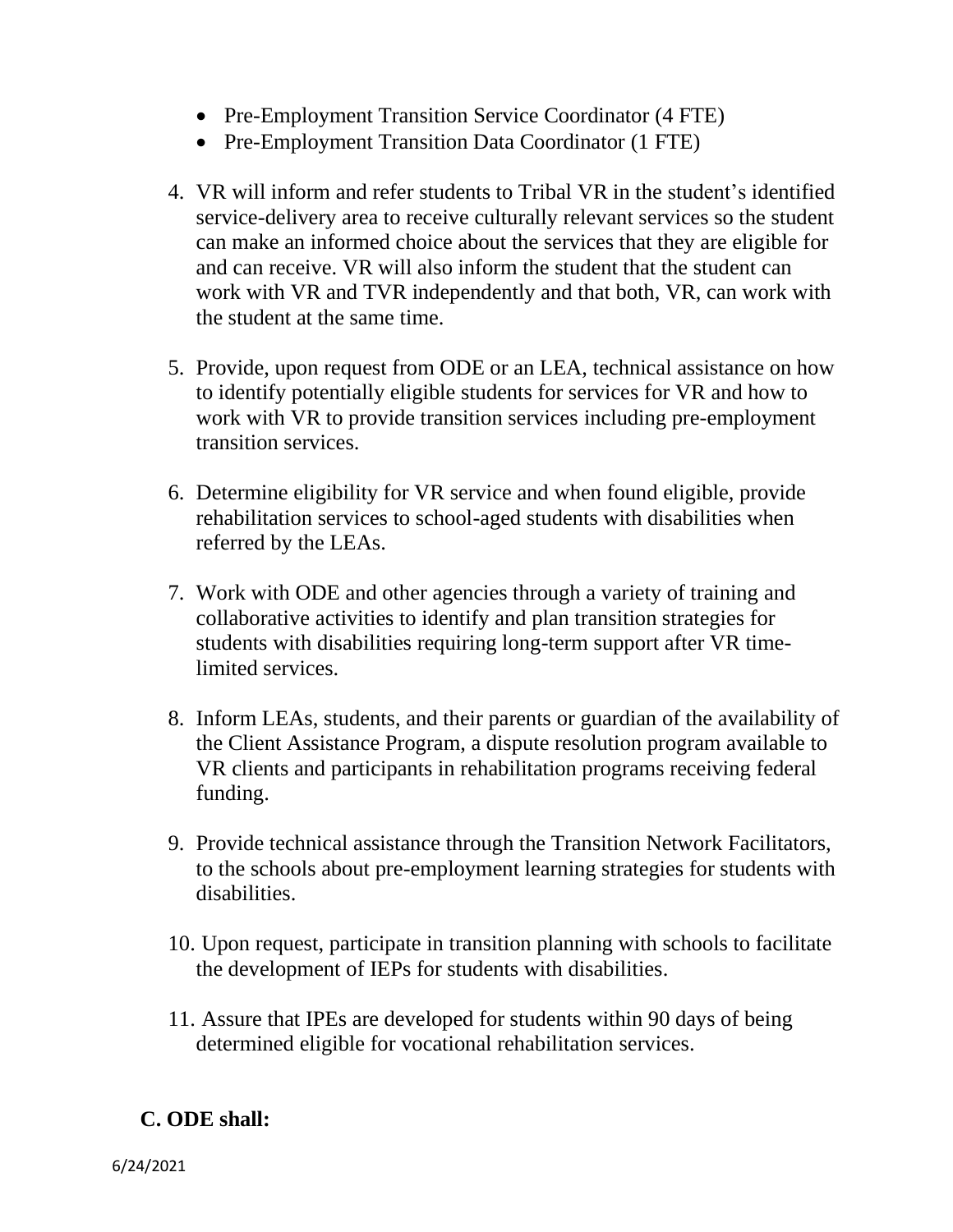- 1. Inform LEAs through the Transition Technical Assistance Network and the Transition Network Facilitators about services provided by ODDS & VR to aid LEAs in carrying out special education obligations through such programs as the Youth Transition Program (YTP), Supported Employment (SE), or any other relevant programs provided by either ODDS or VR.
- 2. Provide representation on the VR State Rehabilitation Council and relevant committee participation.
- 3. Assign an Education Specialist to facilitate linkages between LEAs and ODDS and VR:
	- a. Upon request from LEAs, ODDS or VR, ODE will provide technical assistance on how to identify potentially eligible students for services from ODDS or VR and how to work with ODDS and VR staff to provide needed transition services.
	- b. Establish and disseminate a procedure to assist an LEA in understanding their responsibility to release student information to ODDS & VR.
	- c. Upon request, work with ODDS and VR through a variety of training activities to plan and identify transition strategies for students with disabilities requiring long-term support after VR time-limited services.
	- d. Work with LEAs in the development of IEP Transition Plans that demonstrate a coordinated set of activities that create a seamless transition in services for students as they move to career-related activities developed by ODDS and VR in an IPE.
- 4. Encourage LEAs to identify points of contact for ODDS and VR field staff.
- 5. Collaborate in the planning, development and implementation of systems change through:
	- grants,
	- •
	- coordination of programs and pilots related to transition
	- legislative initiatives and
	- other similar activities.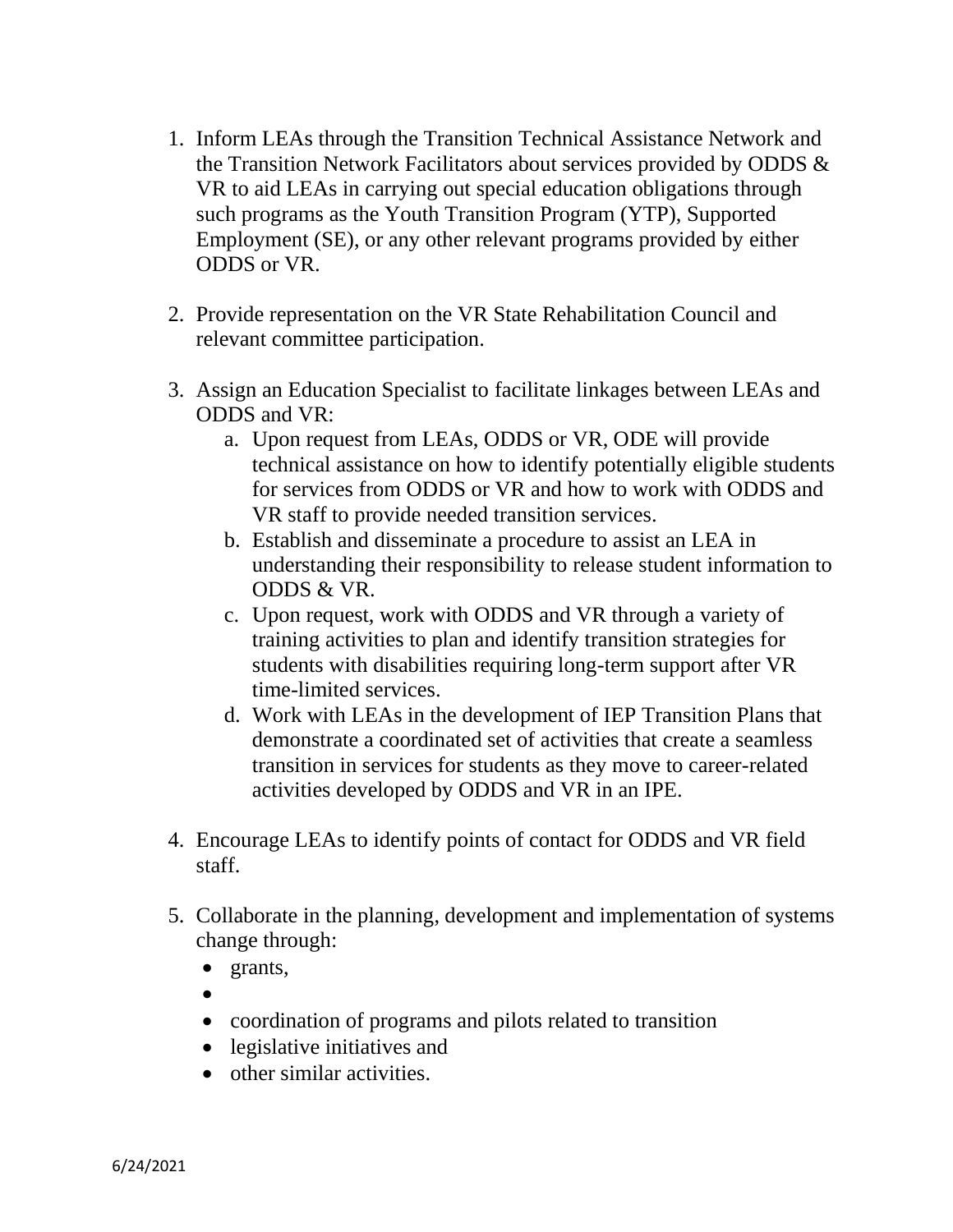- 6. Disseminate information regarding relevant training and workshops to the ODDS and VR Training Unit.
- 7. Encourage LEAs to collaborate in local community planning and implementation efforts that are focused on the transition of students with disabilities from school to postsecondary outcomes.
- 8. Upon request, provide information to ODDS and VR about vocational training programs in public education settings, approved private education programs, and accredited postsecondary schools that are subject to ODE standards.
- 9. Provide representation on the Oregon Council on Developmental Disabilities and relevant committee participation.

## **X. RESOLUTION OF DISPUTES ARISING FROM THIS AGREEMENT**

- 1. ODDS, VR, and ODE agree that unresolved disputes between the agencies including disputes over the development of recommended procedures, access to and availability of services, and allocation of financial responsibility, will first be brought to mediation. The first step of mediation will be through the Governor's Dispute Resolution office. Other mediators may be selected by mutual agreement from a list of mediators maintained by ODDS, VR, ODE, or the Department of Justice. The mediator's fee shall be shared equally between ODDS, VR, and ODE.
- 2. If mediation is unsuccessful in resolving the dispute, the parties shall appoint a dispute panel to hear the position of each party and make a final determination. The dispute panel will be comprised of an individual selected by ODDS, an individual selected by VR, an individual selected by ODE, and an individual selected mutually by the parties.
- 3. The dispute resolution procedures in the Agreement do not affect or diminish the procedural safeguards available to parents of children with disabilities under the IDEA or clients of VR under the Rehabilitation Act.

### **XI. AMENDMENTS**

On written request from either party, changes in this Agreement or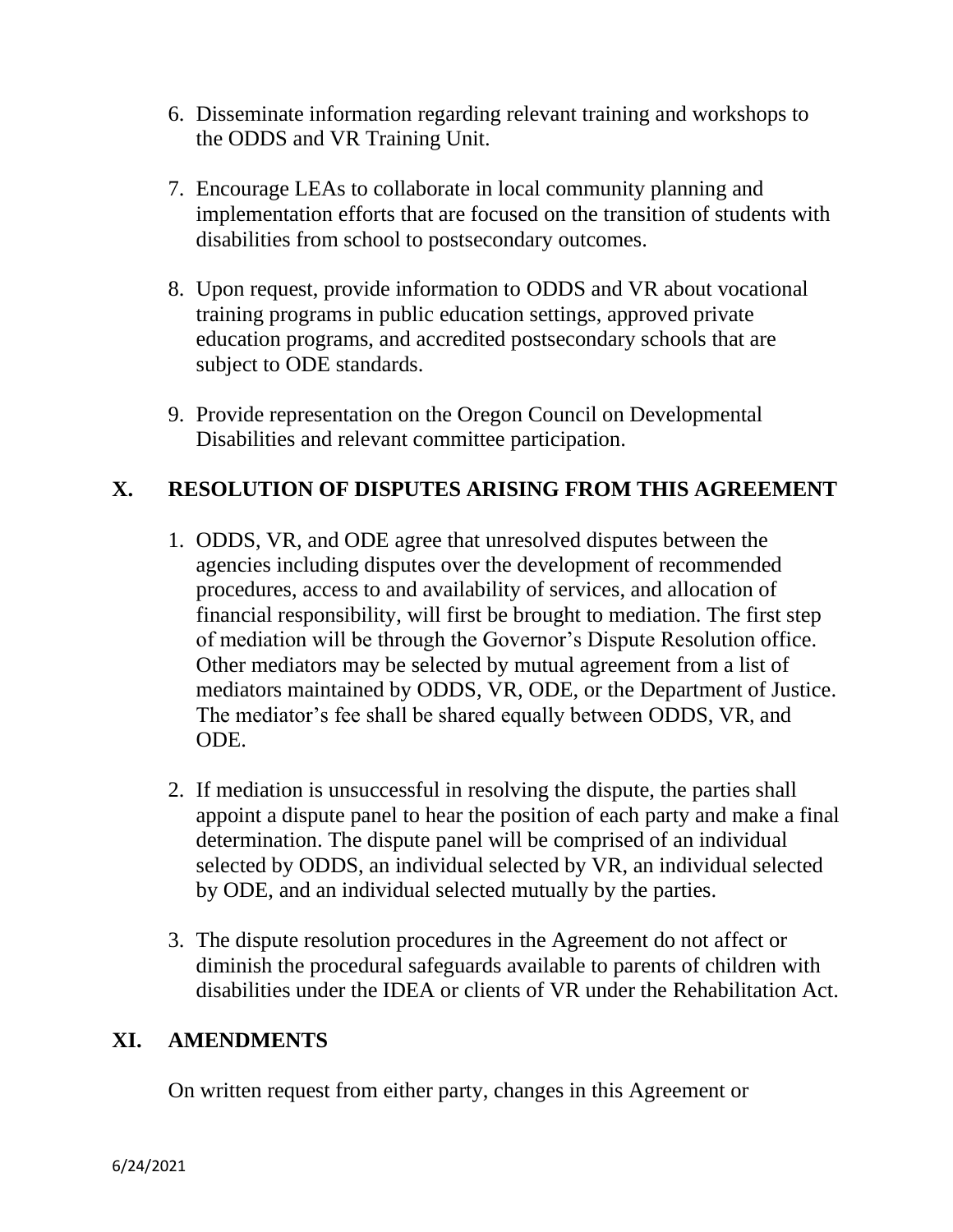attachments will be discussed and such changes or attachments as are agreed upon in writing will become part of this agreement. The terms of this Agreement shall not be waived, altered, modified, supplemented, or amended in any manner whatsoever, except by a written instrument signed by the parties.

## **XII. TERMINATION CLAUSE**

Upon thirty (30) days written notice, either party may terminate this IAA at any time.

### **XIII. WRITTEN NOTICES**

All notices regarding this Agreement shall be sent to the parties at the following addresses:

### ODDS:

Department of Human Services Office of Developmental Disabilities 500 Summer Street NE, E-87 Salem OR 97301-1120

### VR:

Department of Human Services Vocational Rehabilitation 500 Summer Street NE, E-87 Salem OR 97301-1120

### ODE:

Oregon Department of Education Director of Education Programs Office of Learning/Student Services 255 Capitol Street NE Salem OR 97310

## **XIV. SIGNATURES**

This Agreement is executed on behalf of ODE and VR through the undersigned representatives on the dates indicated after their signatures.

### **STATE OF OREGON, acting by and through the**

6/24/2021